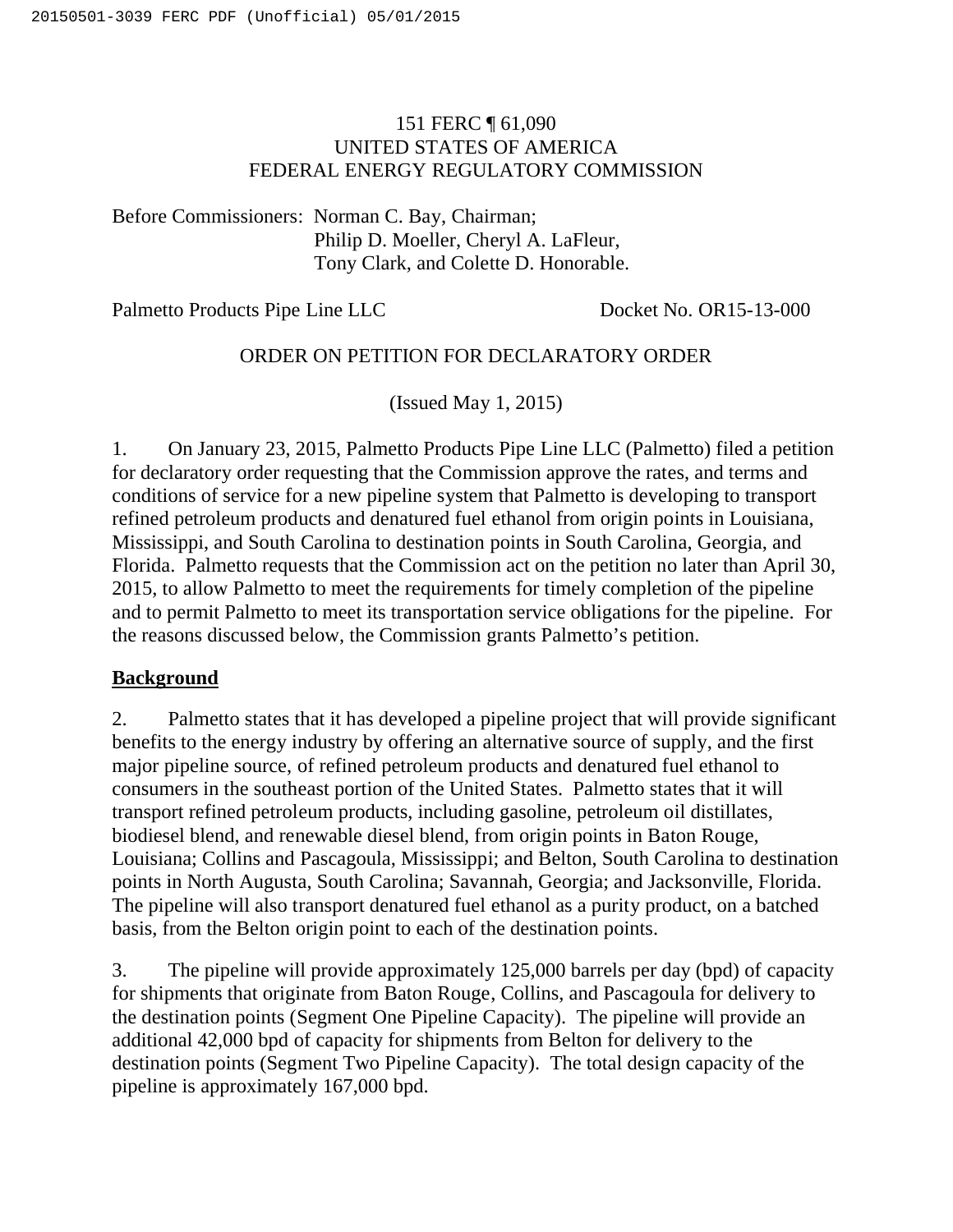#### Docket No. OR15-13-000 - 2 -

4. Palmetto states the Segment One Pipeline Capacity will be acquired by Palmetto via a long-term lease with Plantation Pipe Line Company (Plantation). Palmetto will lease two types of capacity from Plantation: (1) capacity that has been historically and consistently underutilized on Plantation's system (Underutilized Capacity), and (2) capacity that Plantation will create on its system through expansion and construction efforts (Expanded Capacity). The Underutilized Capacity that Plantation will lease to Palmetto extends from Pascagoula, Mississippi to Collins, Mississippi and will equal approximately 32,350 bpd. Palmetto submits that this capacity has not been used by any shipper on Plantation's system for at least ten years. The Expanded Capacity that Plantation will lease to Palmetto will consist of approximately 121,000 bpd from Baton Rouge, Louisiana to Collins, Mississippi and approximately 125,000 bpd from Collins, Mississippi to Belton, South Carolina. Plantation will create the Expanded Capacity by constructing and/or modifying existing pump stations, pumps and motors, tankage and appurtenances on its system. Plantation will recover the costs for such Expanded Capacity solely through the lease payments from Palmetto. Palmetto submits that because the leased capacity is either being newly constructed by Plantation or has not been used by any shipper on Plantation's system for an extended period, Plantation's current shippers will not be impacted by Plantation's lease of this capacity to Palmetto.

5. Palmetto asserts that its pipeline will promote competition in the Savannah and Jacksonville markets, which could decrease prices to consumers, because it will provide these markets with their first major pipeline source of refined petroleum products. Palmetto states that these markets are currently only supplied with refined petroleum products via truck or marine transportation. Palmetto also states that the pipeline will help ensure that the supply needs of the markets are served during inclement weather conditions because unlike marine transportation vessels, the pipeline will not be directly affected by such events. Palmetto states that the pipeline will benefit the North Augusta market because it is only served by one pipeline source and as a result the market has experienced supply constraints over the long term. Palmetto submits that the pipeline should help to alleviate such constraints because it is expected to deliver at least 40,000 bpd of refined petroleum products directly into the market. Palmetto states that the pipeline will provide each of the destination markets with their first pipeline source of denatured fuel ethanol. Currently, ethanol is supplied to these markets either by railroad or truck.

6. Palmetto states that it will be required to invest in excess of \$1 billion in order to develop the pipeline. In order to determine interest in the pipeline, Palmetto held an open season from August 4, 2014, to October 30, 2014. The open season was widely publicized through a press release reported through the trade press and extensive marketing efforts by Palmetto. Interested parties were given an Open Season Notice providing a summary of the proposed terms and conditions of service and were also given the opportunity to provide comments on the proposed terms and conditions. Palmetto states that it incorporated many of the comments into the Open Season documents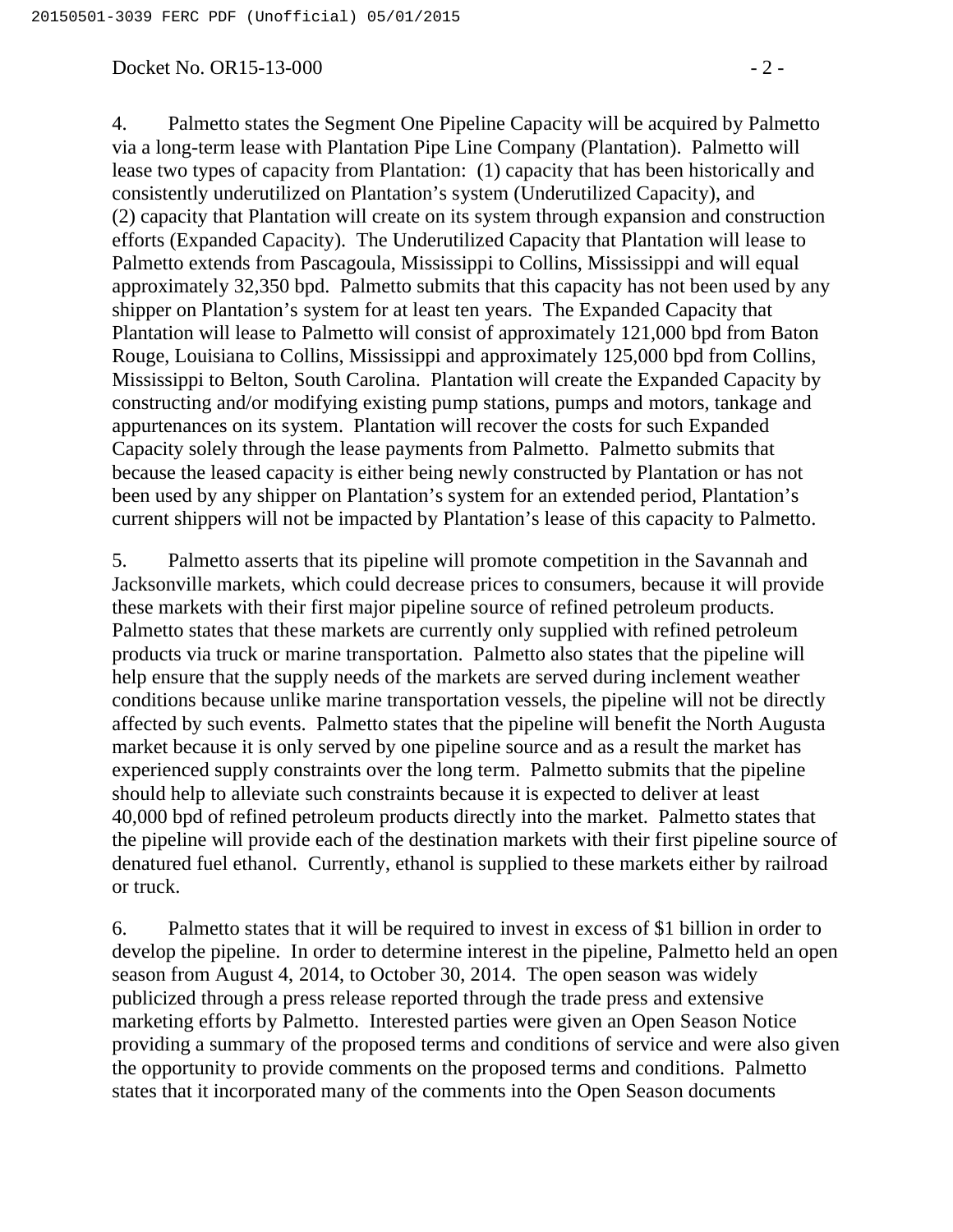Docket No. OR15-13-000 - 3 -

including the Transportation Services Agreement (TSA). Potential shippers who executed confidentiality agreements were given a *pro forma* TSA, the proposed rates, and the proposed rules and regulations tariff. Palmetto states that by the close of the Open Season it concluded that the level of volume commitments it had received from Committed Shippers was sufficient to proceed forward with the development of the pipeline.**<sup>1</sup>**

### **Palmetto's Proposed Terms of Service**

7. Under Palmetto's proposal, committed shippers would receive 90 percent of the pipeline capacity and uncommitted shippers would receive 10 percent of the pipeline capacity. Committed shippers make a Volume Commitment to ship-or-pay for a specified volume each year during the term of its TSA. Committed shippers could elect a five-year or ten-year term. A committed shipper's Volume Commitment divided by 12 months equals its Monthly Volume Commitment. In addition to the Volume Commitment, committed shippers will be required to specify the types of products to be shipped and the origin and destination points. This will ensure that there is sufficient capacity to fulfill all Volume Commitments because capacity varies between origin and destination points and depending on the products shipped. Committed shippers will receive firm capacity that is not subject to prorationing except in instances of *force majeure* or operational disruptions. In order to receive firm service, committed shippers will pay higher rates than uncommitted shippers. Similar to committed shippers, uncommitted shippers will pay rates that depend on the volume of products shipped during a particular month. The volume tiers for the committed and uncommitted rates will be the same. The TSA permits Palmetto to adjust the committed rates based on the Commission's indexing methodology and to file the committed rates as settlement rates.

8. Committed shippers will also have the ability to nominate volumes on a firm basis that vary or exceed their Monthly Volume Commitments. Flexible-Service Barrels allows a shipper to change the product types or origin and destination points. Incremental Barrels allows a shipper to exceed its Monthly Volume Commitment. The flexibility provided to committed shippers will only be provided in the event that it is operationally feasible; all committed shippers have been allocated their Monthly Volume Commitment; and 10 percent of capacity always remains reserved for uncommitted

**<sup>1</sup>** Palmetto also established a capacity allocation plan in the event that volume commitment by committed shippers exceeded the committed capacity. Implementation of the plan was not necessary and Palmetto gave committed shippers the right to make an additional commitment for a period of seven days following the conclusion of the open season.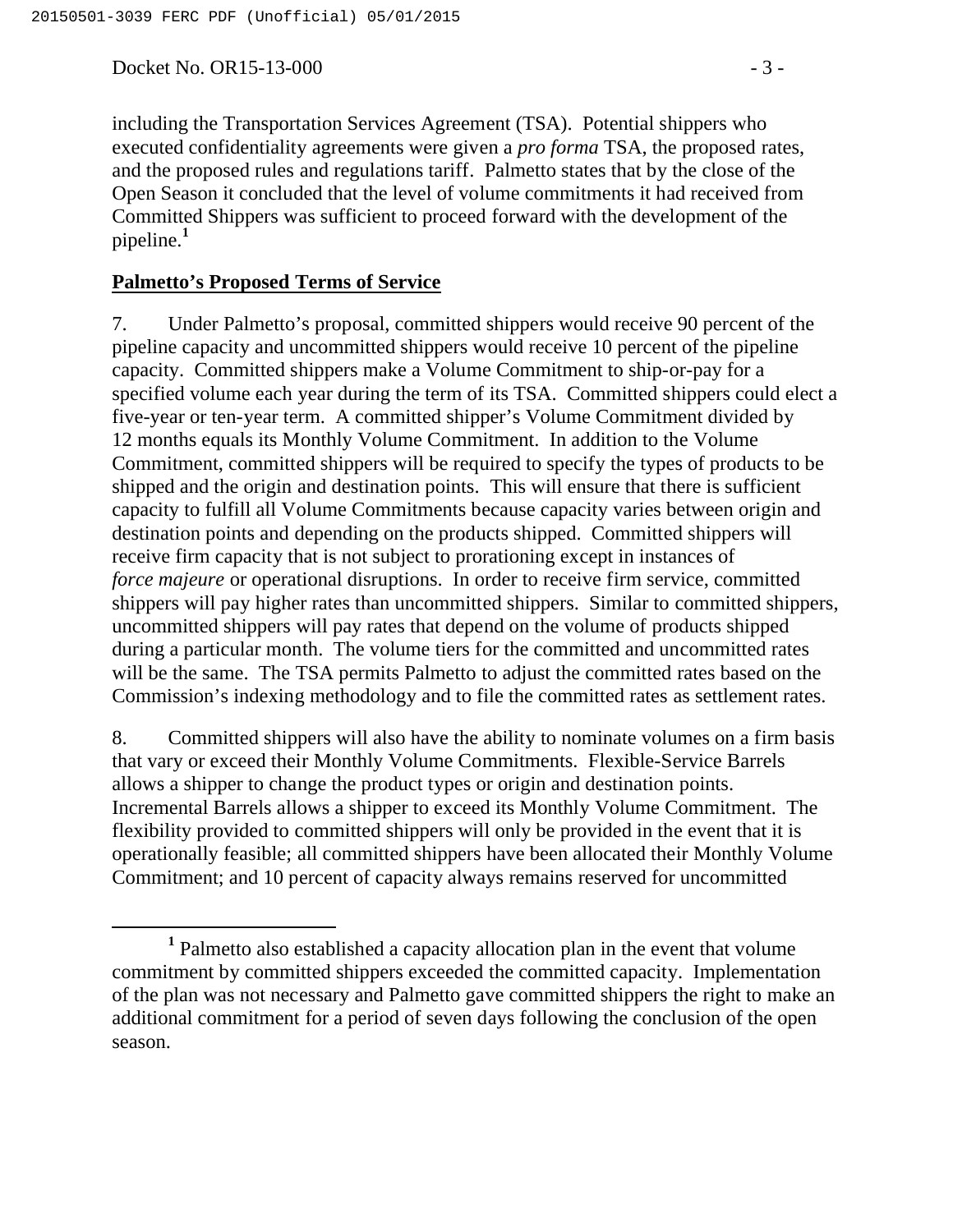Docket No. OR15-13-000 - 4 -

shippers. To the extent that a committed shipper's transportation charges do not meet or exceed its yearly contractual commitment, it will be required to make a shortfall payment.

9. Palmetto established a prorationing policy to allocate capacity in the event that it receives more nominations for transportation service in a month than it is able to provide. With respect to committed capacity, Palmetto will first allocate capacity up to the shipper's Monthly Volume Commitment provided that it does not vary by product or origin and/or destination. Any additional nominated capacity will be treated as Flexible-Service Barrels. Capacity will then be allocated to Flexible Service Barrels and such capacity will be allocated on a *pro rata* basis if the Flexible Service Barrels exceeds available capacity. Assuming capacity is available, Palmetto would then allocate Incremental Barrels. Incremental Barrels will be allocated on a *pro rata* basis if there was not enough available capacity. Non-priority capacity will be allocated to uncommitted shippers based on a historical prorationing model. Regular Shippers who ship for 6 months out of a 12-month defined period would receive 90 percent of the nonpriority capacity. Regular Shippers would receive the lesser of their nominated volumes or their percentage of capacity shipped during the 12-month base period. New Shippers, who are uncommitted shippers who are not Regular Shippers, would receive 10 percent of the non-priority capacity. New shippers would be allocated their nominations or *pro rata* share. If any capacity remains, Palmetto would allocate Non-Priority Incremental Barrels to committed shippers who had unmet nominations.

10. Palmetto states that the TSA provides that Palmetto and Plantation may agree to establish a joint tariff for movements from origin points on Plantation's system to destination points on Palmetto's system. Palmetto states that joint tariff rates would be similar to the committed rates in the TSA and committed shippers would pay a premium relative to uncommitted rates. Any potential uncommitted joint rates would be offered volume-incentive rates. Palmetto also states that the prorationing policy of each component pipeline would govern allocations of capacity for the portion of the joint movement that occurs on that pipeline.

11. To the extent that certain segments of the pipeline become available for use before other segments, the TSA allows Palmetto to provide transportation service on a limited basis prior to the in-service date of the pipeline. Palmetto would file a tariff with the Commission establishing the rates, rules, and regulations for such interim service and they could differ from those provided in the TSA. There would be no firm service and capacity would be allocated among all potential shippers on a *pro rata* basis.

12. In order to achieve the most efficient use of the leased capacity, the lease between Palmetto and Plantation contemplates that Palmetto will release any portion of the leased capacity that is not used by Palmetto shippers in any month back to Plantation for the potential use by Plantation's shippers during such month. Prior to the in-service date or interim in-service date all the leased capacity that is then available will be released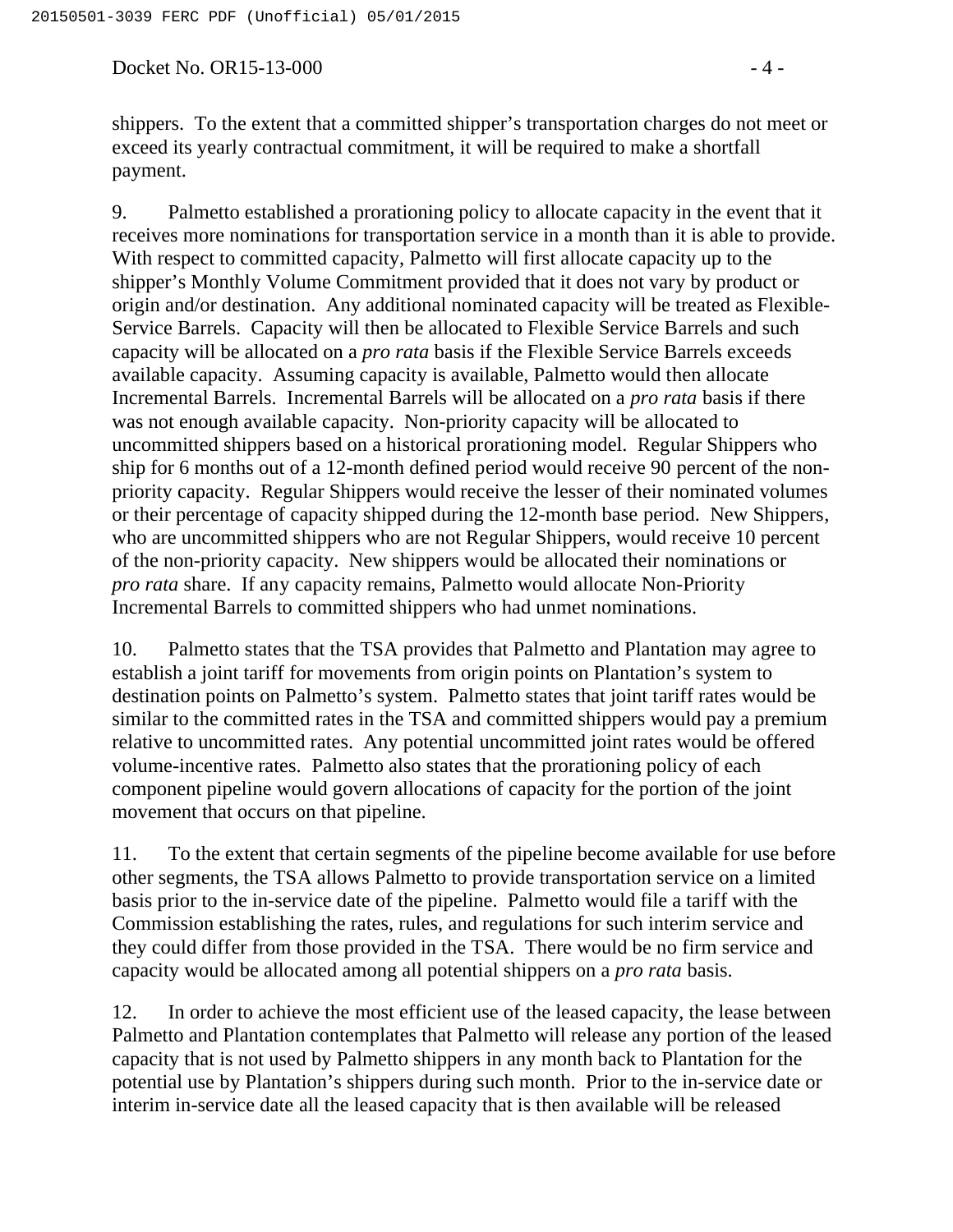Docket No. OR15-13-000 - 5 -

automatically to Plantation each month. Following the in-service date or interim inservice date, the release will occur each month only if a portion of the leased capacity remains available after Palmetto fulfills all requested nominations. The releases will occur month-to-month and will revert back to Palmetto at the end of each month.

13. In the event Palmetto elects to expand the capacity of the pipeline, the TSA provides that Palmetto will provide all committed shippers a first right to submit binding nominations to ship-or-pay for a committed volume of products on the expansion capacity without first holding an open season for such capacity. The amount of the expansion capacity that will be available for volume commitments will not exceed 90 percent of the total available expansion capacity.

14. Each committed shipper elected an initial term for the agreement of five or ten years. The TSA will automatically renew for a five-year period upon the expiration of the initial term unless Palmetto or the committed shipper terminates the agreement by giving at least one year's notice. After the renewal term ends, the TSA will automatically renew for successive one-year terms unless either party terminates upon at least six months' notice.

# **Requested Rulings in Palmetto's Petition**

15. Palmetto asks the Commission to approve as just and reasonable and not unduly discriminatory or preferential the requests discussed below.

16. Palmetto requests that the TSA will be honored and its provisions will be upheld and will govern the transportation services Palmetto provides to a committed shipper during the term of the TSA.**<sup>2</sup>**

17. Palmetto requests that the Commission find that it has jurisdiction over the interstate transportation of denatured fuel ethanol by pipeline and therefore has authority to approve the proposed terms and conditions of service related to the pipeline's transportation of ethanol. To date, the Commission has not ruled on whether its jurisdiction under the Interstate Commerce Act (ICA) extends to interstate transportation of this commodity by pipeline. However, based on the analysis set forth in *Gulf Central***<sup>3</sup>**

**<sup>3</sup>** Citing, *Gulf Central Pipeline Co.*, 50 FERC ¶ 61,381 (1990) (*Gulf Central*), *aff'd, CF Industries Inc. v. FERC*, 925 F.2d 476 (1991) (*CF Industries*).

**<sup>2</sup>** Citing, *e.g., Mid-America Pipeline Co.*, 136 FERC ¶ 61,087, at PP 9, 18-19 (2011); *Kinder Morgan Pony Express Pipeline LLC and Belle Fourche Pipeline Co.*, 141 FERC ¶ 61,180, at P 22 (2012); *CenterPoint Energy Bakken Crude Services, LLC*, 144 FERC ¶ 61,130, at P 17 (2013).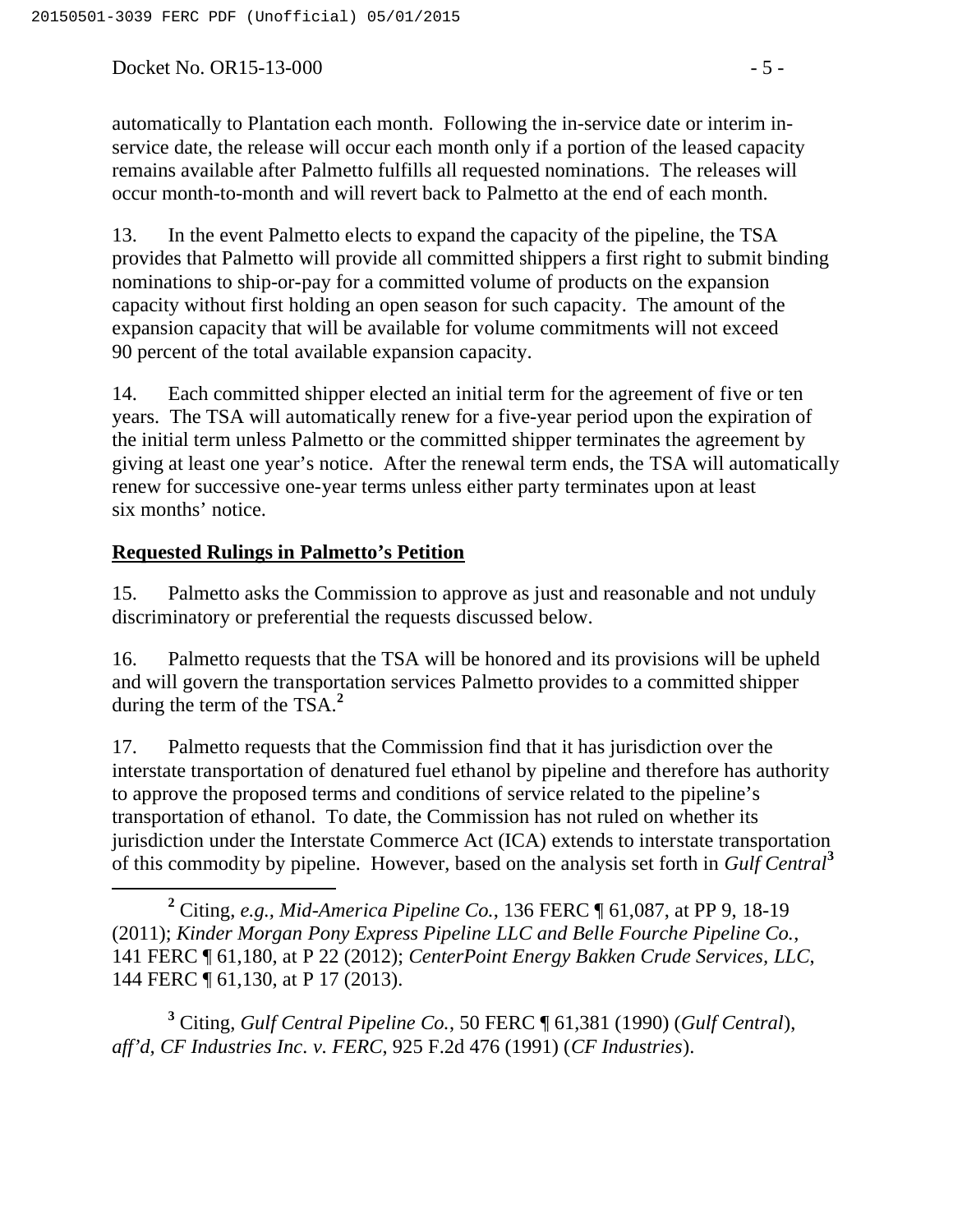Docket No. OR15-13-000 - 6 -

regarding the scope of the Commission's jurisdiction under Section 306 of the Department of Energy Organizational Act of 1977 (DOE Act), Palmetto submits that jurisdiction over the interstate transportation of ethanol by pipeline resides with the Commission.

18. Palmetto requests that a committed shipper may receive firm transportation on the pipeline in exchange for paying a premium rate for such transportation, as compared to the rate applicable to a similarly-situated uncommitted shipper.**<sup>4</sup>**

19. Palmetto requests that it may transport Flexible-Service Barrels and Priority Incremental Barrels on a priority basis, at the committed rates, provided that its transportation of such barrels does not reduce the amount of capacity reserved for uncommitted shippers.**<sup>5</sup>**

20. Palmetto requests that it may use the leased capacity, including the underutilized capacity, to provide firm transportation services pursuant to the TSA. Palmetto submits that the Commission has approved oil pipelines' offering of firm transportation services on newly constructed capacity in multiple instances, and the Commission should afford the same treatment to the lease of underutilized capacity presented here.**<sup>6</sup>** In doing so, Palmetto asserts that the Commission should confirm that such a lease of underutilized capacity is separate and distinct from the factual situation presented in *Colonial,***<sup>7</sup>** where the Commission rejected the pipeline's attempt to offer preferential capacity rights on an existing, but fully utilized, portion of its system.

**<sup>5</sup>** Citing, *CenterPoint Energy Bakken Crude Services, LLC*, 144 FERC ¶ 61,130, at P 29 (2013); *Enable Bakken Crude Services, LLC*, 148 FERC ¶ 61,048 (2014).

**<sup>6</sup>** Citing, *e.g.*, *Medallion Pipeline Co., LLC*, 148 FERC ¶ 61,095 (2014) (approving firm service on a new greenfield liquids pipeline system); *Oxy Midstream Strategic Development, LLC and Magellan Midstream Partners, L.P.*, 141 FERC ¶ 61,005, at P 19 (2012) (approving firm service on a new crude oil pipeline system); *CCPS Transportation, LLC,* 122 FERC  $\P$  61,123 (2008) (approving firm service on expansion capacity).

**<sup>7</sup>** *Colonial Pipeline Company*, 146 FERC ¶ 61,206 (2014) (Colonial).

**<sup>4</sup>** Citing, *e.g., CCPS Transportation, LLC,* 121 FERC ¶ 61,253 (2007); *MarkWest Liberty Ethane Pipeline, L.L.C.*, 145 FERC ¶ 61,287, at P 24 (2013); *Enbridge Pipelines (North Dakota) LLC*, 133 FERC ¶ 61,167, at P 40 (2010); *Shell Pipeline Co.*, 139 FERC ¶ 61,228, at P 21 (2012).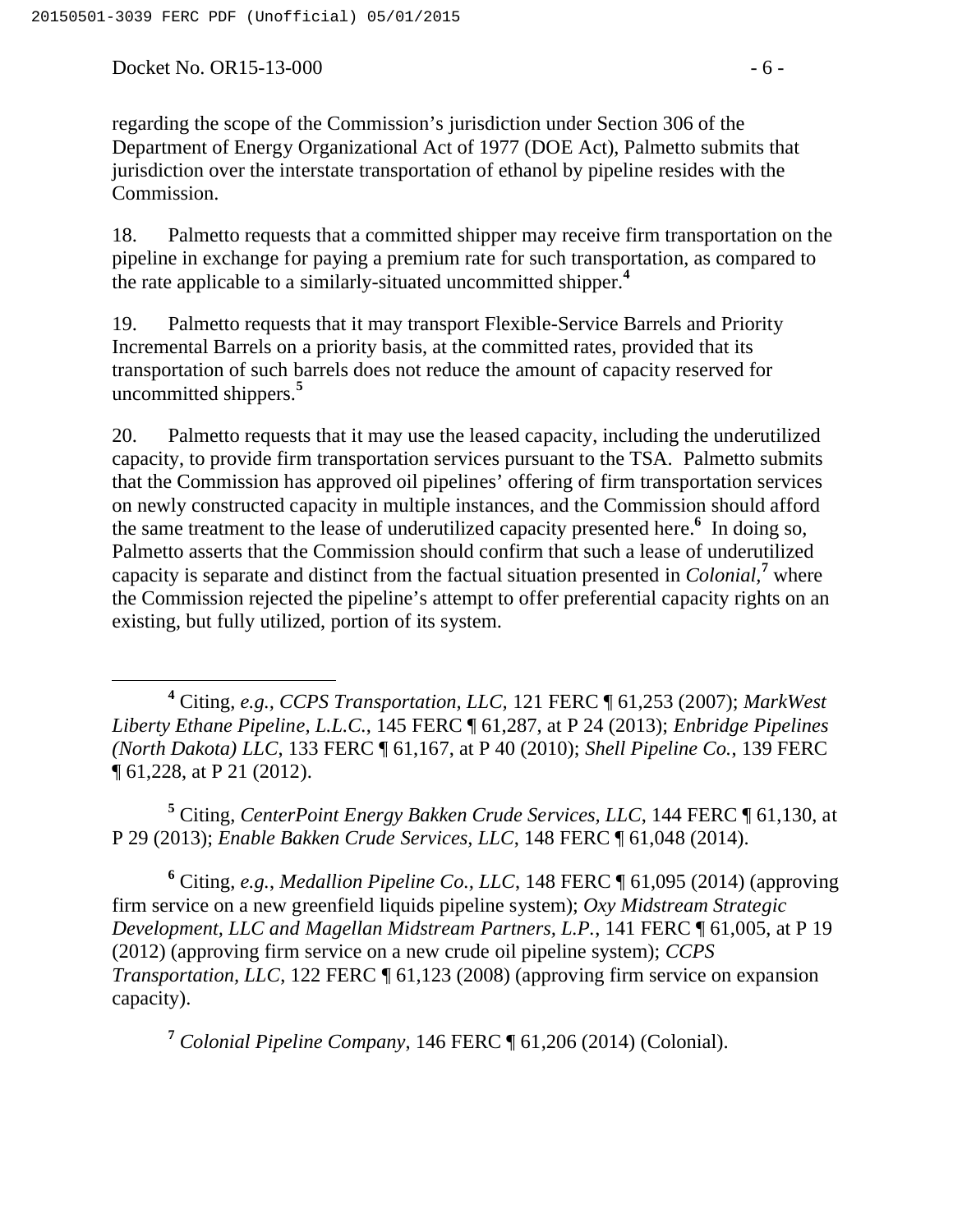Docket No. OR15-13-000 - 7 -

21. Palmetto requests that it may allocate up to 90 percent of the total capacity available on the pipeline to committed shippers, while reserving the remaining 10 percent of capacity for uncommitted shippers.**<sup>8</sup>**

22. Palmetto requests that it may include the proration policy, as set forth in the TSA, to govern the allocation of capacity on the pipeline during months when the pipeline is in prorationing.**<sup>9</sup>**

23. Palmetto requests that it may file, at its election, the committed rates as settlement rates during the term of the TSA, including upon the initial filing of the committed rates in Palmetto's tariff, pursuant to section 342.4(c) of the Commission's regulations.**<sup>10</sup>**

24. Palmetto requests that in the event a joint tariff is established, committed shippers may transport barrels on a priority basis on the pipeline under such joint tariff, provided the committed shippers pay the committed shipper joint rates for such transportation service.

 **<sup>8</sup>** Citing, *e.g., See, e.g., Enbridge Pipelines (FSP) LLC,* 146 FERC ¶ 61,148, at P 27 (2014)*; Enterprise Liquids Pipeline LLC,* 142 FERC ¶ 61,087, at P 12 (2013)*; Sunoco Pipeline L.P.,* 137 FERC ¶ 61,107, at PP 6-15 (2011)*; CCPS Transportation, LLC,* 121 FERC ¶ 61,253, at P 17 n.33 (2007); *Enbridge (U.S.) Inc.,* 124 FERC ¶ 61,199, at P 35 (2008).

**<sup>9</sup>** Citing*, e.g., Belle Fourche Pipeline Co.,* 28 FERC ¶ 61,150, at 61,281-82 (1984) (giving pipelines the authority to develop prorationing programs); *Mid-America Pipeline Co., LLC*, 106 FERC ¶ 61,094, at P 14 (2004) (citing *SFPP, L.P.*, 86 FERC ¶ 61,022, at 61,115 (1999) and *Total Petroleum, Inc. v. Citgo Products Pipeline Co.*, 76 FERC ¶ 61,164, at 61,947 (1996) (no single allocation method, giving pipelines latitude to meet operational circumstances); *Oxy Midstream Strategic Development, LLC*, 141 FERC ¶ 61,005, at P 15 (2012) (approving proration policy allocating capacity first to Committed Shippers, then New Shippers up to 10 percent of capacity, then Regular Shippers based on historical shipments); *Mid-America Pipeline Company*, *LLC*, 116 FERC ¶ 61,040, at P 24 (2006) (approving proration policy that reserved a percentage of available capacity to regular shippers while reserving 10 percent of capacity for new shippers).

**<sup>10</sup>** Citing*, Kinder Morgan Pony Express Pipeline LLC and Belle Fourche Pipeline Co.,* 141 FERC ¶ 61,180, at P 21 (2012); *CenterPoint Energy Bakken Crude Services, LLC,* 144 FERC ¶ 61,130, at PP 17-18 (2013); *Seaway Crude Pipeline Co. LLC,*  142 FERC ¶ 61,201, at P 12 (2013)*; MarkWest Liberty Ethane Pipeline, L.L.C.,*  145 FERC ¶ 61,287, at P 26 (2013)*.*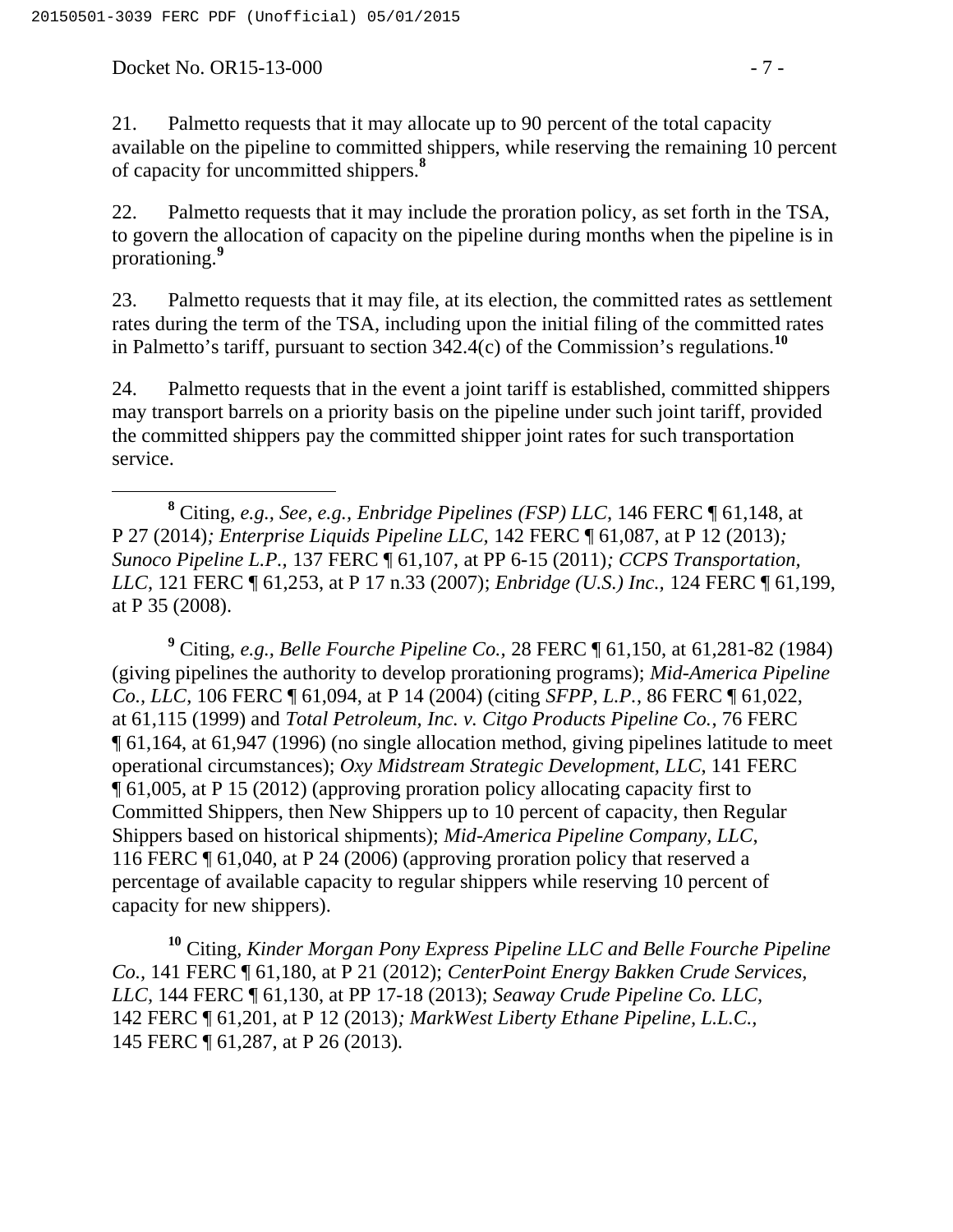Docket No. OR15-13-000 - 8 -

25. Palmetto requests that it may provide transportation service on the pipeline during the interim service period, subject to the terms outlined in the TSA.**<sup>11</sup>**

26. Palmetto requests that it may release any unused portion of the leased capacity to Plantation each month, in accordance with the terms of the lease and the TSA.

27. Palmetto request that it may provide a committed shipper with the expansion commitment rights specified in the TSA in the event Palmetto decides to expand the capacity of the pipeline.**<sup>12</sup>**

28. Palmetto requests that it may implement automatic extensions of the initial term of the TSA in accordance with the provisions of the TSA.**<sup>13</sup>**

## **Discussion**

29. In its petition for declaratory order Palmetto is seeking approval of the rates, and terms and conditions of service for its pipeline project that will transport refined petroleum products and denatured fuel ethanol throughout the southeastern part of the United States. In accordance with Commission precedent Palmetto has sought advance guidance through the declaratory order process.**<sup>14</sup>** Palmetto informed potential shippers of the project through a widely publicized open season. The Commission finds that the rates, and terms and conditions of service offered to the potential committed shippers during the open season are consistent with the ICA and Commission precedent and policy. The various aspects of Palmetto's terms of service such as committed and uncommitted rates, priority service for committed shippers at a premium rate, 10 percent of capacity reserved for uncommitted shippers, treatment of the committed rates as settlement rates, expansion and extension rights for committed shippers, interim service, and the ability to file a joint tariff are consistent with prior Commission rulings. Since many of the issues raised in Palmetto's petition have been addressed by the Commission before, no further discussion is necessary. However, the Commission will separately

**<sup>11</sup>** Citing*, Sunoco Pipeline L.P.*, 149 FERC ¶ 61,191 (2014).

**<sup>12</sup>** Citing*, Enbridge Pipelines (Southern Lights) LLC,* 141 FERC ¶ 61,244, at P 26 (2012).

**<sup>13</sup>** Citing*, CenterPoint Energy Bakken Crude Services, LLC,* 144 FERC ¶ 61,130, at P 34 (2013).

**<sup>14</sup>** *Express Pipeline Partnership,* 76 FERC ¶ 61,245 (1996), *reh'g denied,* 77 FERC ¶ 61,188 (1996).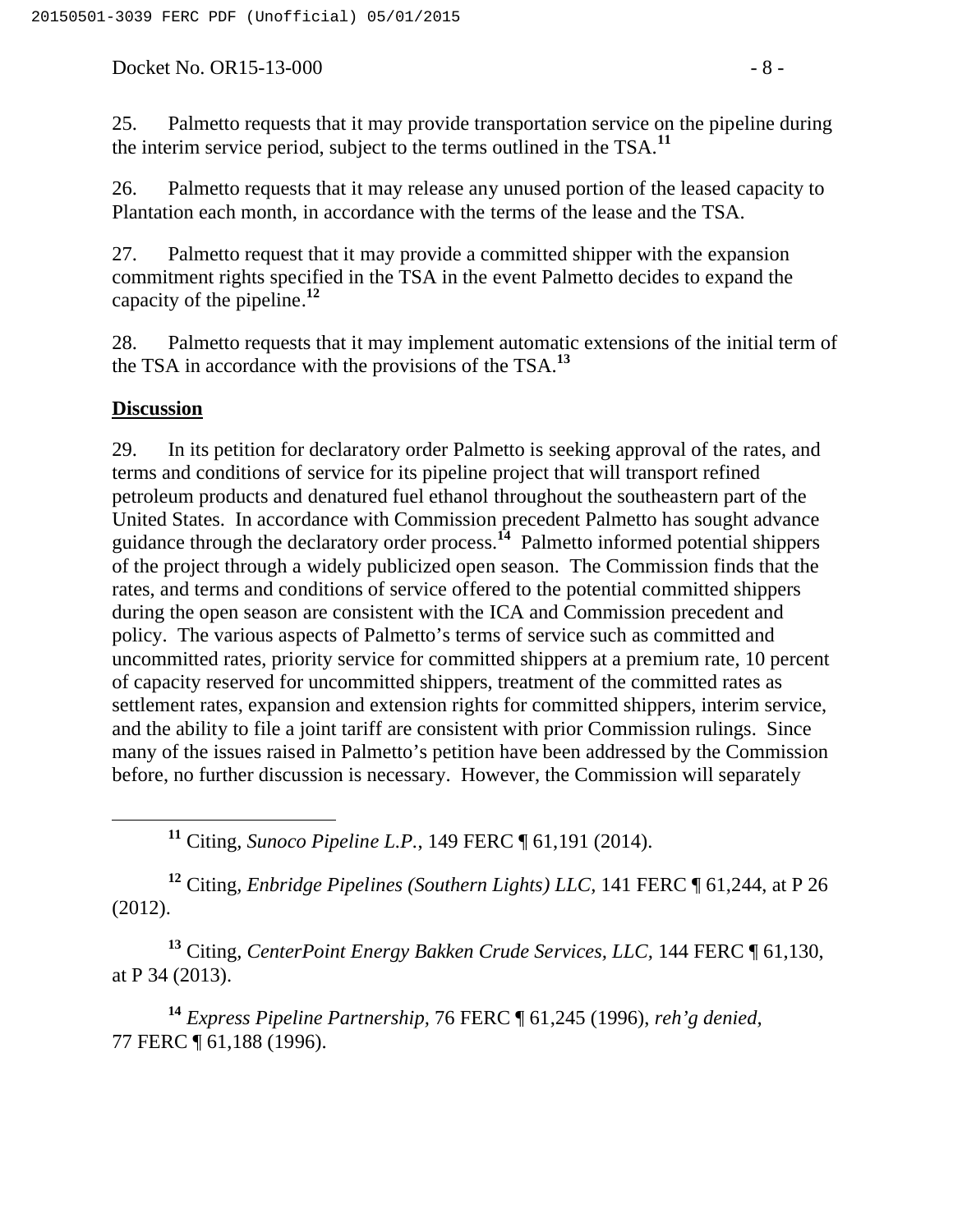Docket No. OR15-13-000 - 9 -

discuss its jurisdiction over fuel ethanol, Palmetto's use of the leased and underutilized capacity on Plantation, and the monthly release of unused capacity since these issues have not been addressed before and in order to provide guidance to other pipelines who may seek similar rulings in declaratory orders for future projects.

30. The first issue to be addressed is whether the Commission has jurisdiction under the ICA over the interstate transportation of denatured fuel ethanol, one of the products that Palmetto will transport. Palmetto states that the Commission has not ruled on whether its jurisdiction under the ICA extends to this commodity. As a result of the DOE Act, the Federal Energy Regulatory Commission was given jurisdiction over the rates for the transportation of oil. In the Commission's order in *Gulf Central*, which was later affirmed in *CF Industries*, the Commission addressed the issue of whether it had jurisdiction over the transportation of anhydrous ammonia by pipeline. Anhydrous ammonia is an agricultural fertilizer derived from natural gas or petroleum refinery gas. In its decision to disclaim jurisdiction over anhydrous ammonia the Commission, among other things, determined the meaning of oil and petrochemicals, and investigated the legislative history of the DOE Act for purposes of determining how certain energy resources were to be regulated. As a result of its analysis, the Commission set forth the principles for determining its jurisdiction over the transportation of oil: (1) whether the commodity is a fuel source in that it has heating value and is used for energy-related purposes; (2) whether the cost of transportation will have an impact on energy markets; and (3) whether the commodity will compete with oil or other refined products for capacity in the pipeline.

31. In applying the principles of *Gulf Central* to denatured fuel ethanol, the Commission finds that it has jurisdiction over its transportation under the ICA. Ethanol is a fuel source and is used for energy-related purposes. As Palmetto submits, ethanol is a direct substitute for gasoline and federal law requires ethanol to be blended with transportation fuels prior to the fuels being sold in the market. In addition, the Energy Information Administration has recognized that ethanol has its own energy content and has classified it as a fuel source. The cost of the transportation of ethanol will have an impact on energy markets because, as Palmetto states, ethanol accounts for ten percent of the total volume of motor gasoline, and that volume is likely to increase given federal renewable fuel standards. As ethanol consumption increases, more pipeline capacity will be required causing the cost to transport other liquids to change. Finally, ethanol will compete for the same pipeline capacity as the oil and other refined products regulated by the Commission. In fact, as Palmetto states, it will batch the ethanol on the pipeline in exactly the same manner it batches the other refined products.

32. The next issue to be addressed is whether Palmetto can use the leased and underutilized capacity on Plantation to provide firm transportation services under the TSA. Specifically, Palmetto requests the Commission to confirm that the lease of underutilized capacity is distinguishable from the factual situation presented in *Colonial.*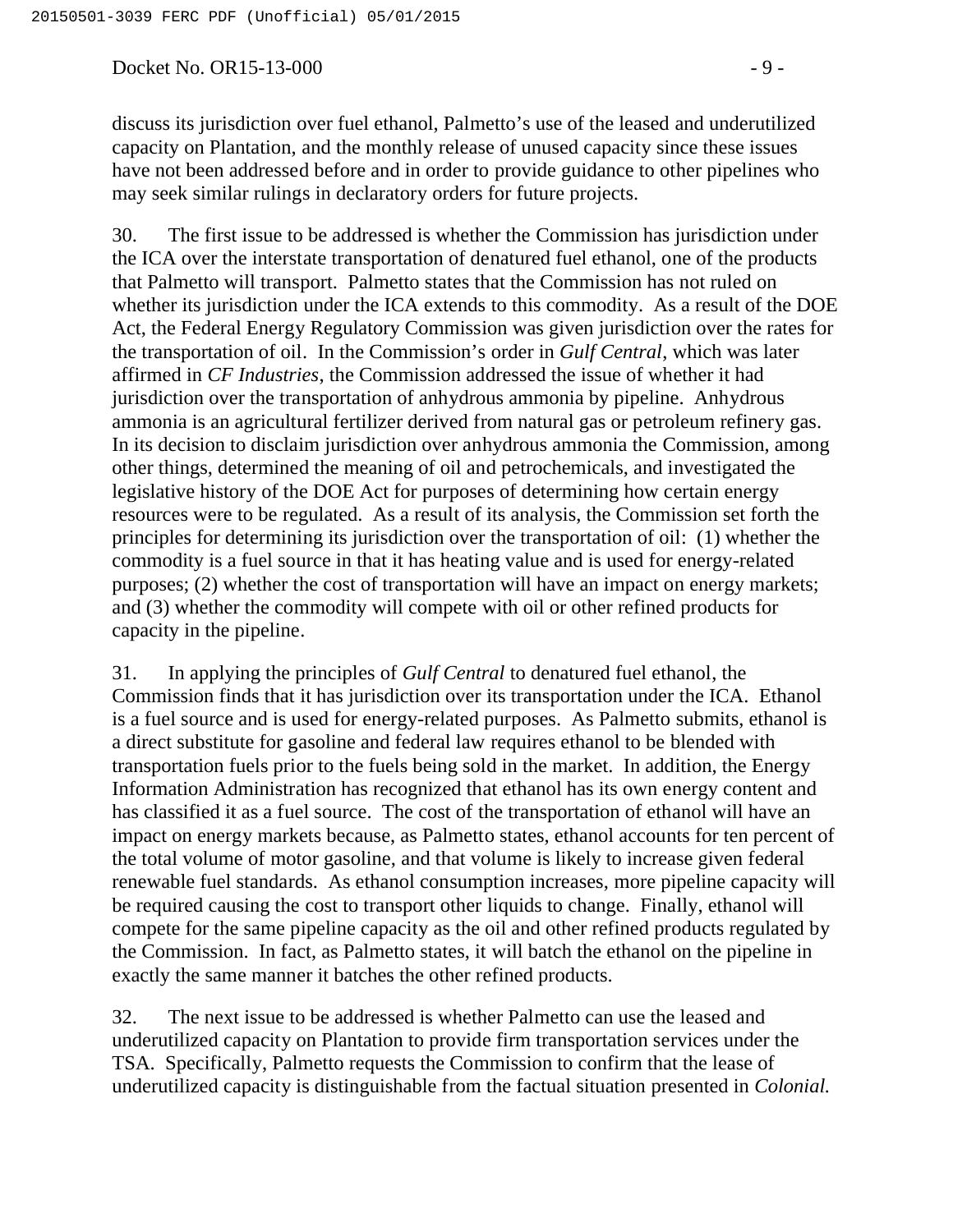Docket No. OR15-13-000 - 10 -

In *Colonial,* the Commission denied a petition for declaratory order where the pipeline offered contract or committed rates for existing capacity but did not propose any change or expansion to its system. The Commission stated:

> [T]he Commission's body of precedent has approved contract rates with respect to new pipelines, expansion projects, or, at the very least, reversals or reconfigurations of existing pipelines in order to serve new markets or respond to changing market conditions. In all of the cases approving contract rates, contractual commitments of shippers were necessary to, among other things, determine support for construction of the project, obtain financing, ensure the initial financial viability of the project, or to determine the support in new or growing markets. Even in the case of existing pipelines seeking to reverse or reconfigure their systems, contract rates ensure that a pipeline's investments to serve new markets are necessary in the long term.**<sup>15</sup>**

33. In this proceeding, Palmetto proposes a new pipeline project consisting of a combination of its own newly constructed facilities and leased capacity on Plantation comprised of expanded capacity as well as underutilized capacity. Palmetto will provide new transportation services for refined products to new committed and uncommitted shippers on its pipeline. Unlike in *Colonial* where the pipeline was simply trying to convert existing capacity into contract capacity without any changes to the system, Palmetto is creating a new pipeline project, part of which enables use of underutilized existing capacity on an affiliated pipeline. Palmetto's use of the underutilized capacity on Plantation, which has not been used for ten years and will not affect Plantation's existing shippers, is analogous to a reversal or reconfiguration of an existing pipeline to serve new markets or respond to changing market conditions. Accordingly, Palmetto's request is granted as consistent with Commission precedent.

34. The final issue to be addressed is whether Palmetto may release any unused portion of the leased capacity to Plantation each month. The release of the leased capacity would occur automatically each month prior to any in-service date of the pipeline since Palmetto would not be able to provide transportation. After the in-service date, the leased capacity will be released to Plantation each month provided that all of Palmetto's nominations are met and no shipper chooses to use the excess leased capacity. The capacity would revert back to Palmetto at the end of each month. The Commission finds that Palmetto's capacity release process is an efficient use of the leased capacity

**<sup>15</sup>** *Colonial,* 146 FERC ¶ 61,206 at P 35.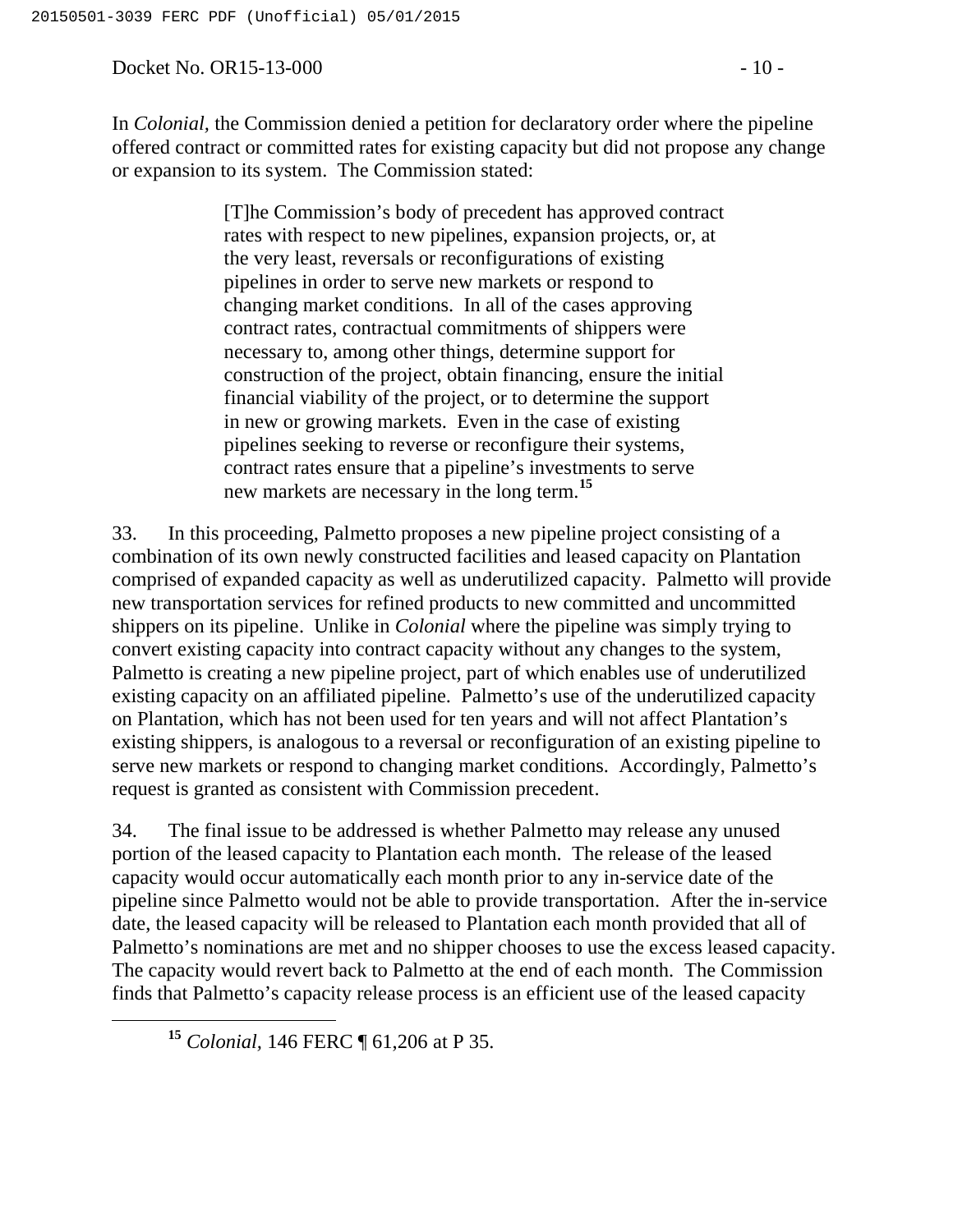Docket No. OR15-13-000 - 11 -

both prior to and after Palmetto becomes operational because it will allow potential shippers on Plantation to use the leased capacity rather than have it sit idle. As Palmetto stated in its petition, all potential shippers were put on notice during the Open Season of how the capacity lease arrangement would work following the in-service date, and each shipper had an opportunity to submit comments to Palmetto regarding the arrangement. In addition, Palmetto submits that the arrangement will not undermine any of the rights that Palmetto has promised to committed shippers because (i) the leased capacity will only be released to Plantation in the event that no shipper on the pipeline wishes to use such capacity, and (ii) the leased capacity will automatically become available for Palmetto's use the following month. Accordingly, the Commission finds that the capacity release arrangement contemplated in the lease is reasonable and not unduly discriminatory or preferential.

### The Commission orders:

Palmetto's petition for declaratory order is granted, consistent with the discussion above.

By the Commission.

 $(S E A L)$ 

Kimberly D. Bose, Secretary.